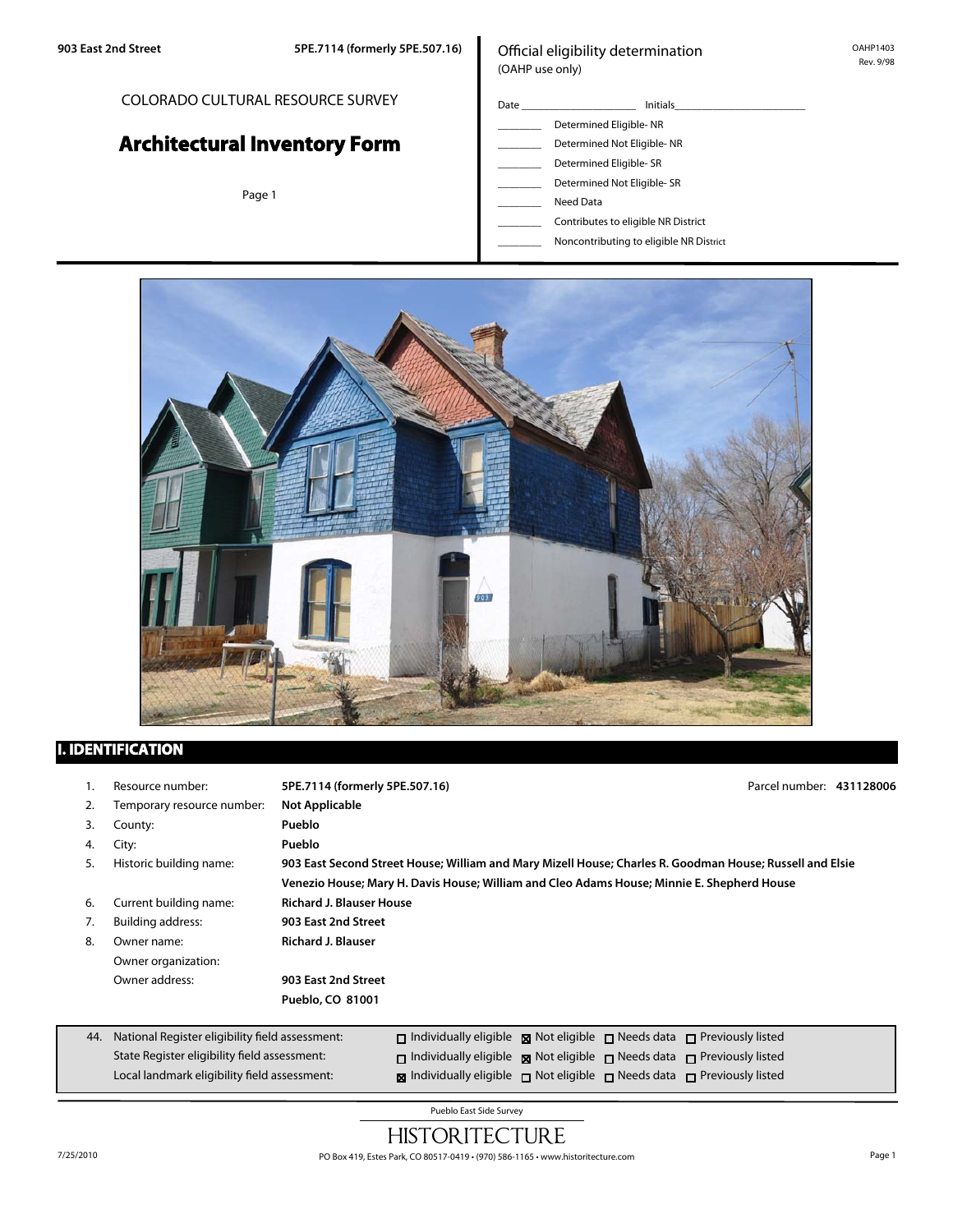#### **II. GEOGRAPHIC INFORMATION**

- 9. P.M.: **6th** Township: **20S** Range: **64W SW** 1/4 **SE** 1/4 **NW** 1/4 **NE** 1/4 of section **31** Grid aligned on **northwest** corner of section.
- 10. UTM Reference Zone: **13** Easting: **535433** Northing: **4235787**
- 11. USGS quad name: **Northeast Pueblo** Scale: **7.5** Year: **1961 (Photorevised 1970 and 1974)**
- 12. Lot(s): **Lot 16; Block 4** Addition: **Mattice's Addition** Year of addition: **1888**
- 13. Boundary description and justification: **The boundary, as described above, contains but does not exceed the land historically associated with this property.**

**n** Metes and bounds exist

#### **III. ARCHITECTURAL DESCRIPTION**

- 14. Building Plan (footprint, shape): **Irregular Plan** Other building plan descriptions:
- 15. Dimensions in feet: **720 square feet (first-floor area)**
- 16: Number of stories: **2**
- 17: Primary external wall material(s): **Stucco Wood/Shingle**

Other wall materials:

- 18: Roof configuration: **Gabled Roof/Cross Gabled Roof** Other roof configuration:
- 19: Primary external roof material: **Asphalt Roof/Composition Roof** Other roof materials:
- 20: Special features: **Chimney Fence Ornamentation/Decorative Shingles Window/Segmental Arch**

21: General architectural description:

**Oriented to the south, this house rests on a sandstone foundation, concealed behind white stucco. Covering the exterior of the first story's brick walls is white stucco. Blue-painted, square-cut wood shingles cover the frame, second story of the house. Variegated wood shingles cover the gables. They are painted red on the main gables and blue on subordinate gables. A broad, wood frieze separates the second story from the gables. Windows are 1-over-1-light, double-hung sash, with white-painted wood frames and blue-painted wood surrounds. In the first story they open between projecting, rock-faced sills and segmental arches. The principal doorway opens in the east end of the asymmetrical front (south) façade. It hosts a white, 6-panel steel door, opening behind an aluminum-frame storm door. The transom above the doorway is a single-light. A secondary doorway opens in the north elevation of a shed-roofed, enclosed porch spanning the north end of the east elevation. Gray,**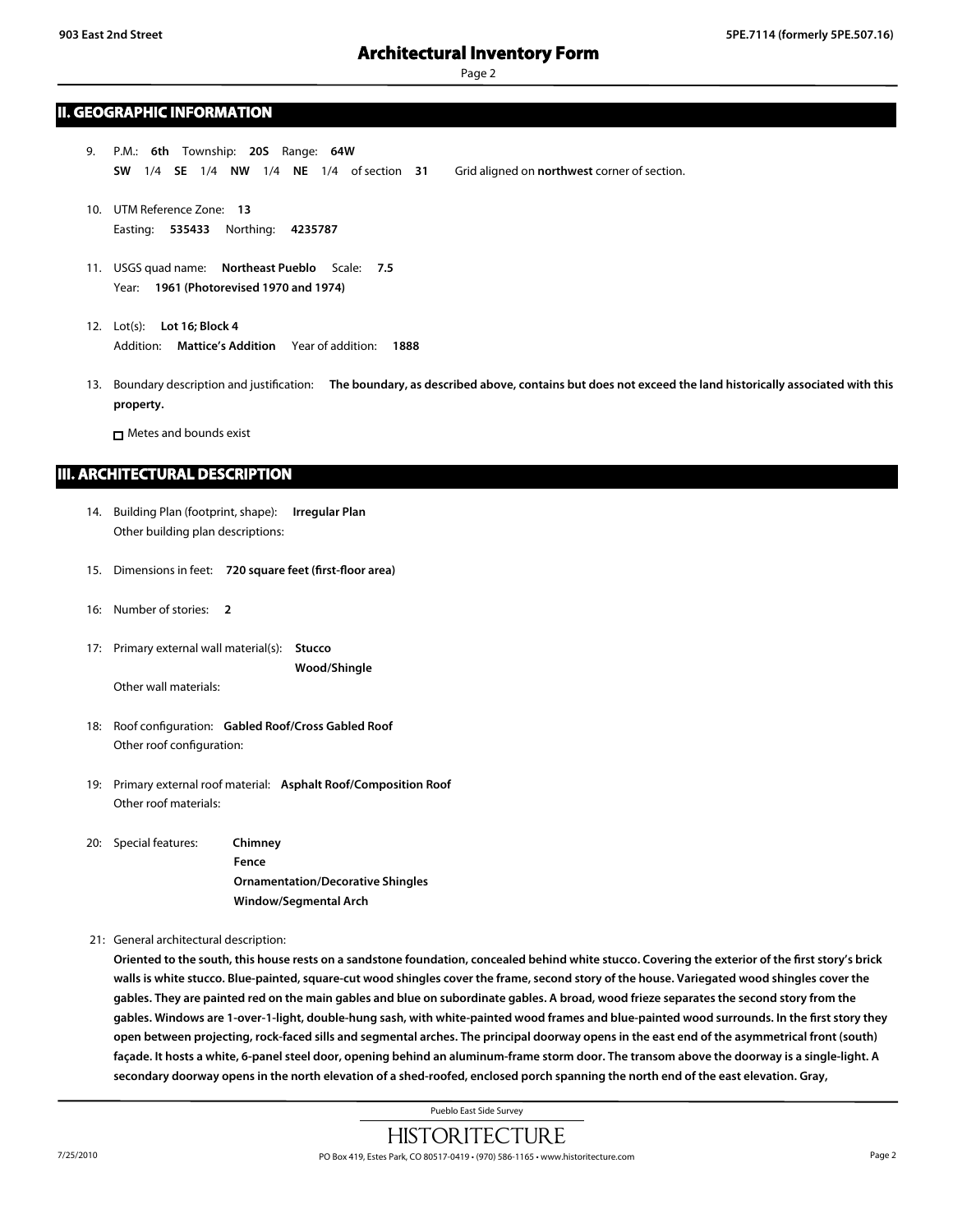Page 3

**interlocking asphalt shingles cover the cross-gabled main roof and all other roof surfaces. Blue-painted wood fascia and soffit box the eaves. The gables host decorative vergeboards. A large, red-brick chimney, with a corbelled cap, protrudes at the intersection of the cross-gabled main roof. Another chimney emerges from the north-south roof ridge of the single-story, rear wing.**

22. Architectural style: **Late Victorian/Edwardian**

Other architectural style: Building type:

23. Landscape or special setting features:

**This property is located on terrain sloping downward from northeast to southwest, with an elevation of around 4,600 feet above mean sea level. The surrounding residential neighborhood features small one- and two-story houses. Setbacks from East Second Street vary greatly. This property is situated on the north side of the street, between 901 East Second Street, to the west, and 905 East Second Street to the east. A grasscovered strip separates the street from the concrete sidewalk. The house is located extremely close to 901 East Second Street, which is identical in plan and nearly identical in materials to 903 East Second Street. The property lacks a formal yard and landscaping. A combination of chain-link and wood privacy fences encloses the property.**

24. Associated building, features or objects: **There are no other buildings associated with this property.**

#### **IV. ARCHITECTURAL HISTORY**

25. Date of Construction: **1890** Source of Information: **Sanborn Fire Insurance Maps (for Pueblo, Colorado). New York: Sanborn Map and Publishing Co., 1883, 1886, 1889, 1893, 1904-05, 1904-51, and 1904-52.** Actual **Estimate** 

**Pueblo City Directory. Pueblo, Co.; Salt Lake City; Kansas City, Mo.; and others: R.L. Polk & Co., consulted 1886 through**

26. Architect: **Unknown** Source of Information:

**2003.**

- 27. Builder: **Unknown** Source of Information:
- 28. Original Owner: **Unknown** Source of Information:
- 29. Construction history:

**According to Pueblo County assessor records, this house was constructed in 1900. However it appears on an 1893 Sanborn map, and city directory listings extend to 1890, suggesting an 1890 date of construction. An analysis of the architectural style, building materials, and other historical records corroborates an 1890 date of construction. Based on Sanborn maps, the single-story rear wing is an original feature of this house and the building always lacked a front porch. The rear porch dates to between 1905 and 1950. The stucco exterior wall cladding appears to date to between 1950 and 1970, and was applied over a brick veneer and stone window sills.**

30. Location: **Original Location** Date of move(s): **Not Applicable**

#### **V. HISTORICAL ASSOCIATIONS**

31. Original use(s): **Domestic/Single Dwelling**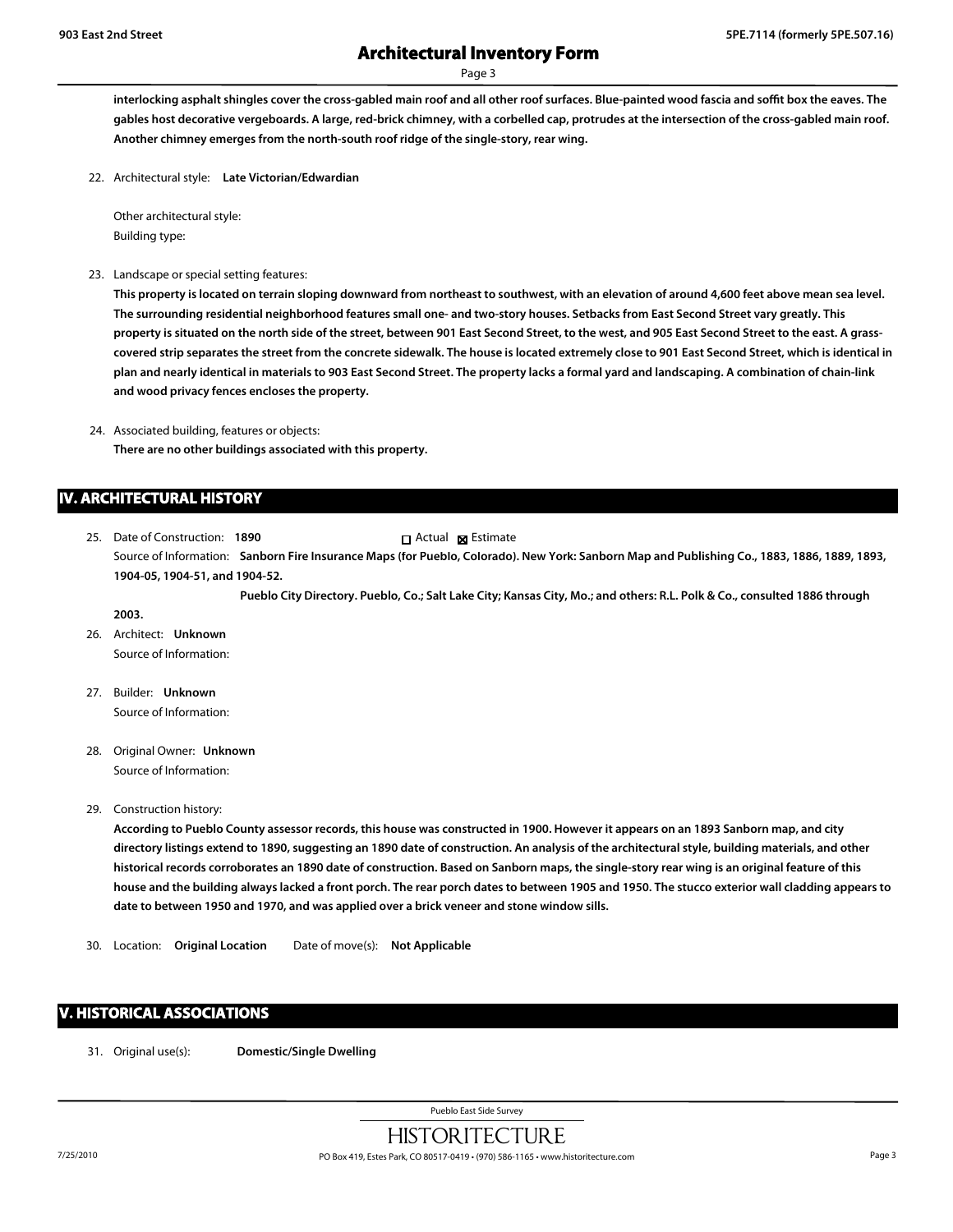Page 4

- 32. Intermediate uses(s): **Domestic/Single Dwelling Domestic/Multiple Dwelling**
- 33. Current uses(s): **Domestic/Single Dwelling**
- 34. Site type(s): **Residence**
- 35. Historical background:

**The first resident of this house, constructed around 1890, was W.C. Neeper, a brakeman for the Union Pacific Railroad. By 1895, Neil and Margaret Anderson resided here. Neil was born around 1852 in Canada, immigrating to the United States in 1870; Margaret was born circa 1855 in Pennsylvania. While residents of Pueblo, the couple appears to have lived exclusively on the East Side, residing here, at 825 East Third Street, and at 1212 East Seventh Street. Neil worked as a butcher and died on December 19, 1918.**

**Millie Spearman, widow of John L. Spearman, lived here in 1914. She was born Millie Ogle around 1871 in Missouri and married John Spearman on February 12, 1890, in Pueblo. They had four children: Gloster, Grace, Vida, and Mary.**

**William Alvis and Mary Mizell purchased this property and resided here in 1919. William was born around 1876 in Missouri while Mary was born circa 1897 in Iowa. William had at least eight children: Golden, William A. Jr., Esther, Ellsworth, Richard, Rosemarie, Margaret, and Gladys. Mary had a child from a previous marriage, Hilda M. McMillan. Approximately six of the children lived here with William and Mary, but it is unknown if the couple had any of these children together. William moved to Pueblo from Lamar and worked as a machinist at the Colorado Fuel & Iron Company's Minnequa Works. He retired from the CF&I Steel Corporation in 1950 after thirty-three years of service. Also living here at this address in 1919 were William's brother and sister-in-law, James F. and Mary M. Mizell. James was born around about 1873 in Arkansas and Mary around 1881 in Iowa. James also worked at the steel mill.**

**By 1925, the occupant of this house was Charles R. Goodman. In 1888 he moved to Pueblo, where he married Ruea M. Leslie on April 5, 1900. Historical records suggest that Ruea Goodman never lived at this address. Charles Goodman worked for the Denver & Rio Grande Railroad, from which he retired after thirty-six years of service. He died on March 18, 1948, at his residence only one block away from this house, at 823 East Second Street.**

**The house was vacant in 1930, and by 1935 Russell and Elsie F. Venezio resided here. Russell was a truck driver during his residency at this address, but he later moved to Montrose, Colorado, where owned and operated the Montrose Iron & Metal Company from 1951 until retiring in 1969. Russell then ranched in the Montrose area before returning to Pueblo in 1990. He died on July 29, 1996; Elsie died on March 24, 1994.**

**Mary H. Davis, widow of James Davis, owned this house in 1940 and resided at this address. She rented part of the house to steelworker Joseph Gennetten and his wife, Helen Gennetten. William E. and Cleo V. Adams owned the property in 1945 and also rented part of the house to Isabel Fisher. William worked as a driver for a wholesale grocery business. Minnie E. Shepherd, widow of William Shepherd, began residing here around 1950 and lived at this address until the 1960s. Esther Valdez obtained the property in June 1980; toward the end of 1993, Jerry W. Valdez owned the house and lots. Joann and Richard J. Blauser purchased the property from Valdez on in October 1995. Richard Blauser became the sole owner in 1998.**

#### 36. Sources of information:

**Pueblo County Office of Tax Assessor. Property information card. [internet]**

**Pueblo City Directory. Pueblo, Co.; Salt Lake City; Kansas City, Mo.; and others: R.L. Polk & Co., consulted 1886 through 2003.**

**Sanborn Fire Insurance Maps (for Pueblo, Colorado). New York: Sanborn Map and Publishing Co., 1883, 1886, 1889, 1893, 1904-05, 1904-51, and 1904-52.**

**Colorado Marriages, 1858-1939. Denver: Colorado Genealogical Society, 2004, CD-ROM. Denver Public Library.**

**U.S. Census of 1910. Precinct 4, Pueblo, Pueblo County, Colorado. Sheet 1A.**

**"Anderson, Neil" [obituary].** *Pueblo Chieftain,* **20 December 1918, p. 12.**

**U.S. Census of 1910. Precinct 3, Pueblo, Pueblo County, Colorado. Sheet 2B.**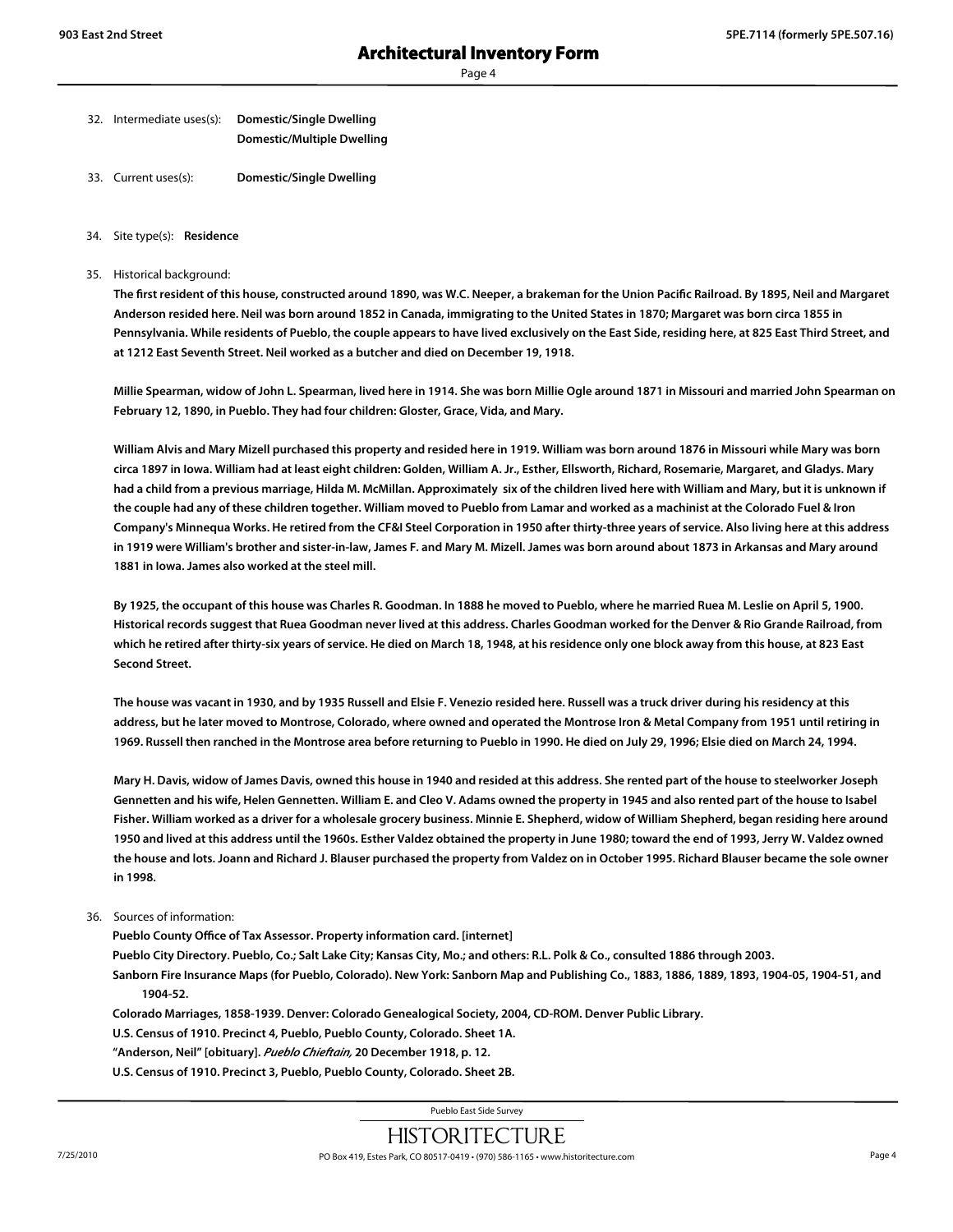**U.S. Census of 1920. Precinct 30, Pueblo, Pueblo County, Colorado. Sheet 1B. U.S. Census of 1920. Precinct 11, Pueblo, Pueblo County, Colorado. Sheet 9B. "William Alvis Mizell Succumbs Monday."** *Pueblo Chieftain,* **23 September 1958, p. 5. "Mizell (W. Alvis)" [obituary].** *Pueblo Chieftain,* **23 September 1958, p. 13. "Mizell (James F.)" [obituary].** *Pueblo Chieftain,* **23 August 1951, p. 13. "Goodman (Charles R.)" [obituary].** *Pueblo Chieftain,* **19 March 1948, p. 22. "Russell Venezio" [obituary].** *Pueblo Chieftain,* **31 July 1996, p. 7A. "Elsie Fern Venezio" [obituary].** *Pueblo Chieftain,* **30 March 1994, p. 2B.**

#### **VI. SIGNIFICANCE**

- 37. Local landmark designation:  $\Box$  Yes  $\boxtimes$  No Designation authority: Date of designation:
- 38. Applicable National Register criteria:
	- $\boxtimes$  A. Associated with events that have made a significant contribution to the broad patterns of our history.
	- $\square$  B. Associated with the lives of persons significant in our past.
	- $\boxtimes$  C. Embodies the distinctive characteristics of a type, period, or method of construction, or that represent the work of a master, or that possess high artistic values, or that represent a significant and distinguishable entity whose components may lack individual distinction.
	- $\Box$  D. Has yielded, or may be likely to yield, information important in prehistory or history.
	- $\square$  Qualifies under Criteria Considerations A through G (see manual).
	- $\square$  Does not meet any of the above National Register criteria.

Applicable Colorado State Register criteria:

- $\boxtimes$  A. Associated with events that have made a significant contribution to history.
- $\Box$  B. Connected with persons significant in history.
- $\boxtimes$  C. Has distinctive characteristics of a type, period, method of construction or artisan.
- $\Box$  D. Is of geographic importance.
- $\Box$  E. Contains the possibility of important discoveries related to prehistory or history.
- $\Box$  Does not meet any of the above Colorado State Register criteria.

Applicable City of Pueblo landmark criteria:

- $\boxtimes$  1a. History: Have direct association with the historical development of the city, state, or nation; or
- $\Box$  1b. History: Be the site of a significant historic event; or
- $\Box$  1c. History: Have direct and substantial association with a person or group of persons who had influence on society.
- $\boxtimes$  2a. Architecture: Embody distinguishing characteristics of an architectural style or type; or
- $\Box$  2b. Architecture: Be a significant example of the work of a recognized architect or master builder, or
- $\Box$  2c. Architecture: Contain elements of architectural design, engineering, materials, craftsmanship, or artistic merit which represent a significant or influential innovation;
- $\Box$  2d. Architecture: Portray the environment of a group of people or physical development of an area of the city in an era of history characterized by a distinctive architectural style.
- $\Box$  3a. Geography: Have a prominent location or be an established, familiar, and orienting visual feature of the contemporary city, or
- $\Box$  3b. Geography: Promote understanding and appreciation of Pueblo's environment by means of distinctive physical characteristics or rarity; or
- $\Box$  3c. Geography: Make a special contribution to Pueblo's distinctive character.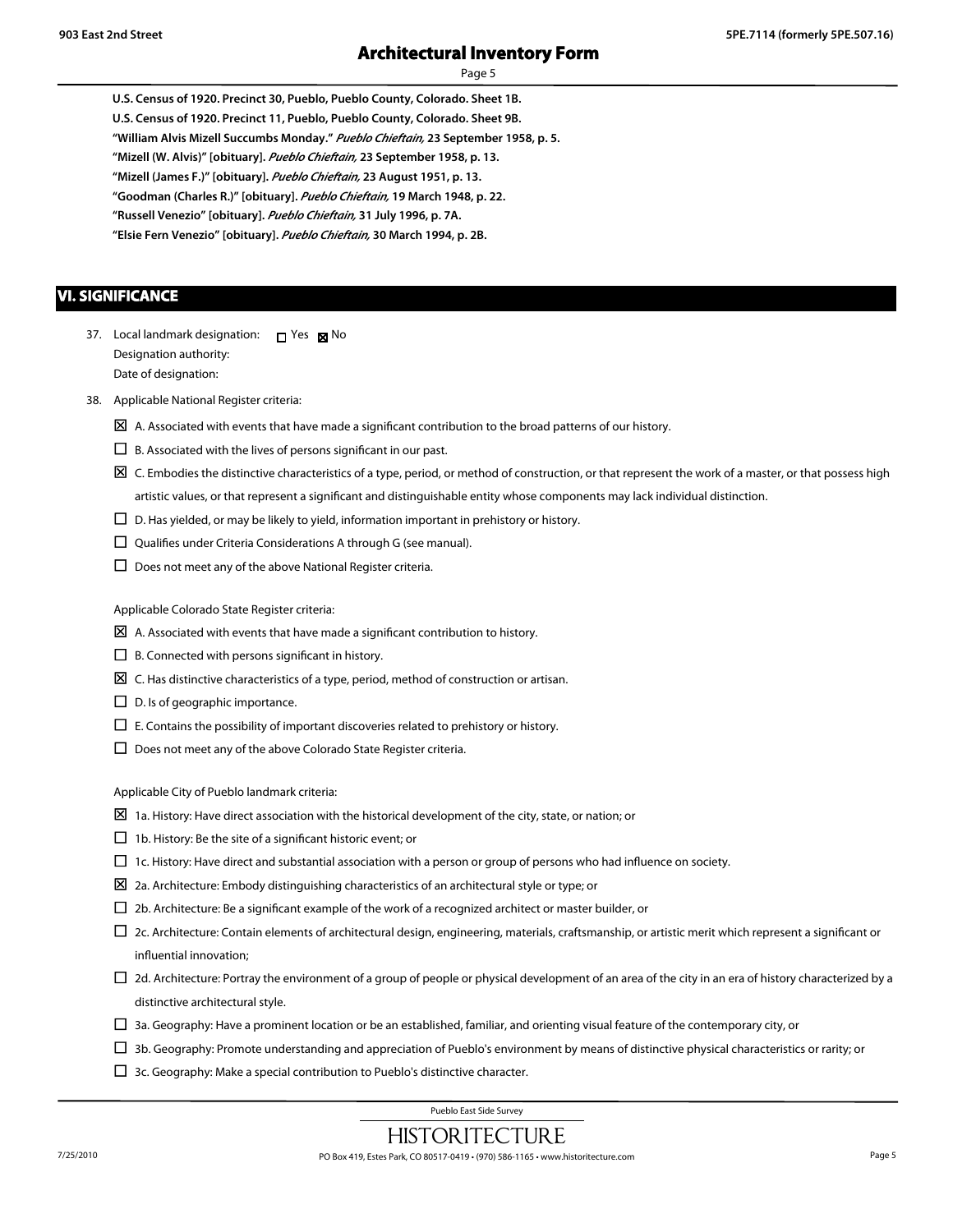Page 6

 $\Box$  Does not meet any of the above City of Pueblo landmark criteria.

39. Areas of significance: **Architecture Social History**

40. Period(s) of Significance: **Architecture, ca. 1890; Social History, ca. 1890-1960**

41. Level of Significance: □ National □ State 図 Local □ Not Applicable

#### 42. Statement of Significance:

**This property is historically significant under Pueblo Landmark Criterion 1a for its association with the development of the East Side Neighborhood, which was mainly home to the city's enormous working class. The house's residents included blue-collar entrepreneurs and wage-earners, particularly those associated with the nearby Colorado Fuel & Iron Company's Minnequa Works, the largest employer in the city and of those residing on the East Side. As well, the house is architecturally significant under Pueblo Landmark Criterion 2a as an example of the Edwardian Style. Character-defining features include multiple gables, asymmetrical massing, and simple wall surfaces. While the levels of architectural and historical significance are not to the extent that this property could qualify for individual listing in the National Register of Historic Places or the Colorado State Register of Historic Properties, it could be eligible as a City of Pueblo Landmark.**

#### 43. Assessment of historic physical integrity related to significance:

**Constructed around 1890, this house exhibits a high level of physical integrity relative to the seven aspects of integrity as defined by the National Park Service and the Colorado Historical Society: location, setting, design, materials, workmanship, feeling, and association. The only modifications include the construction of a rear porch, the replacement of the original front door, and the application of stucco over the original first-story brick veneer. Otherwise all character-defining features remain intact. This house retains sufficient physical integrity to convey its historical and architectural significance.**

#### **VII. NATIONAL REGISTER ELIGIBILITY ASSESSMENT**

| 44. | National Register eligibility field assessment:    | $\Box$ Individually eligible $\Box$ Not eligible $\Box$ Needs data $\Box$ Previously listed      |
|-----|----------------------------------------------------|--------------------------------------------------------------------------------------------------|
|     | State Register eligibility field assessment:       | $\Box$ Individually eligible $\Box$ Not eligible $\Box$ Needs data $\Box$ Previously listed      |
|     | Local landmark eligibility field assessment:       | $\boxtimes$ Individually eligible $\Box$ Not eligible $\Box$ Needs data $\Box$ Previously listed |
|     |                                                    |                                                                                                  |
|     | 45. Is there National Register district potential: | □ Yes □ No ⊠ Needs Data                                                                          |

Discuss: **This inventory was conducted as an intensive-level selective survey and therefore lacks the continuity of resource data necessary to recommend the creation of an historic district. However, while not individually eligible, this property has the potential to contribute to a historic district and should be considered as part of any future research on district potential in this area.**

If there is National Register district potential, is this building contributing: **No No Ni** N/A

46. If the building is in existing National Register district, is it contributing:  $\Box$  Yes  $\Box$  No  $\boxtimes$  N/A

#### **VIII. RECORDING INFORMATION**

47. Digital photograph file name(s): **02ndste0903 - 1.tif to 02ndste0903 - 3.tif**

Digital photographs filed at: **Robert Hoag Rawlings Public Library 100 E Abriendo Ave**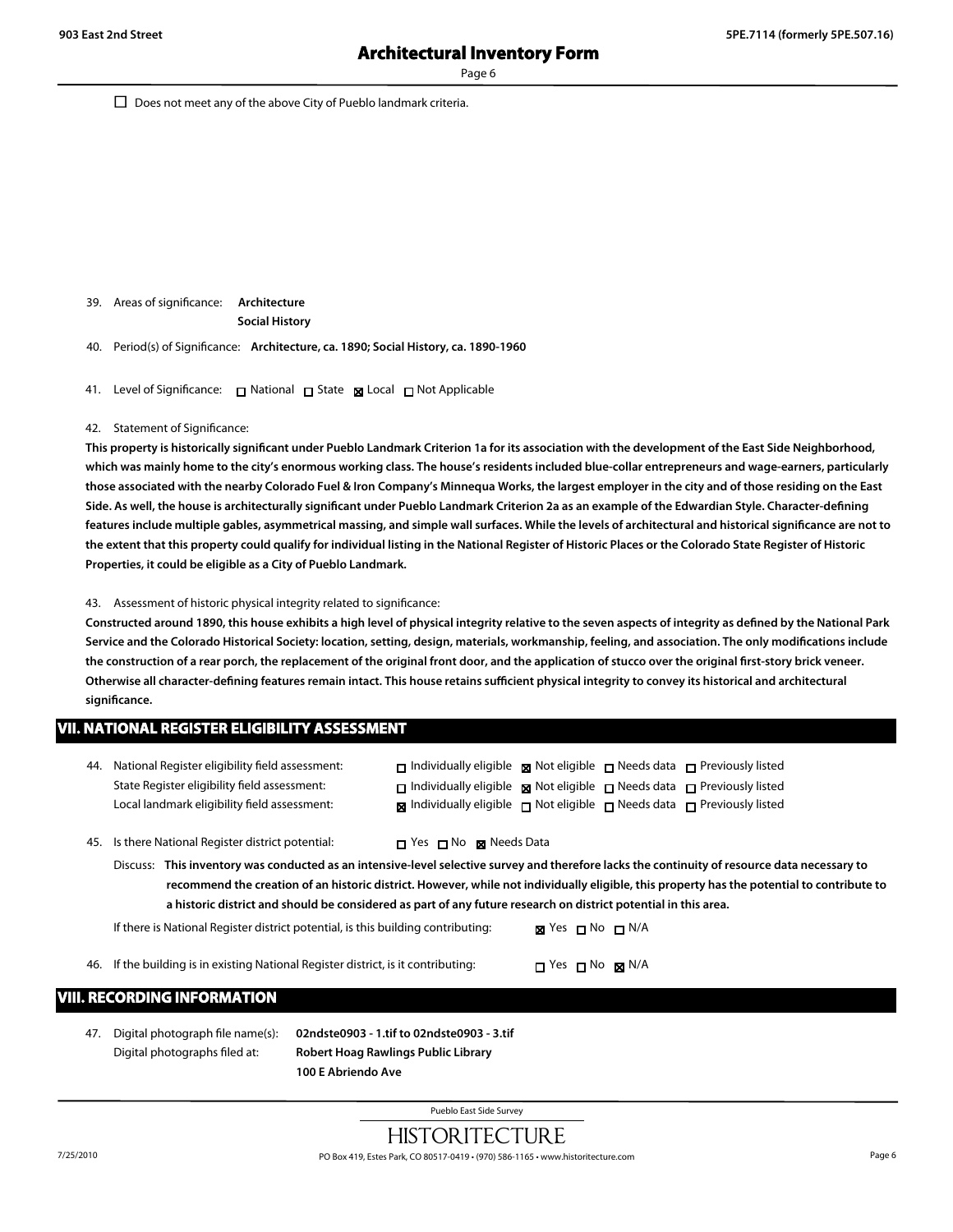# **Architectural Inventory Form**

Page 7

|     |                  | Pueblo, CO 81004-4290                                                          |
|-----|------------------|--------------------------------------------------------------------------------|
| 48. | Report title:    | Pueblo East Side Neighborhood Architectural and Historical Selective Inventory |
| 49. | Date(s):         | 3/25/2010                                                                      |
| 50: | Recorder(s):     | <b>Adam Thomas and Jeffrey DeHerrera</b>                                       |
| 51: | Organization:    | Historitecture, LLC                                                            |
| 52: | Address:         | <b>PO Box 419</b><br>Estes Park, CO 80517-0419                                 |
| 53: | Phone number(s): | (970) 586-1165                                                                 |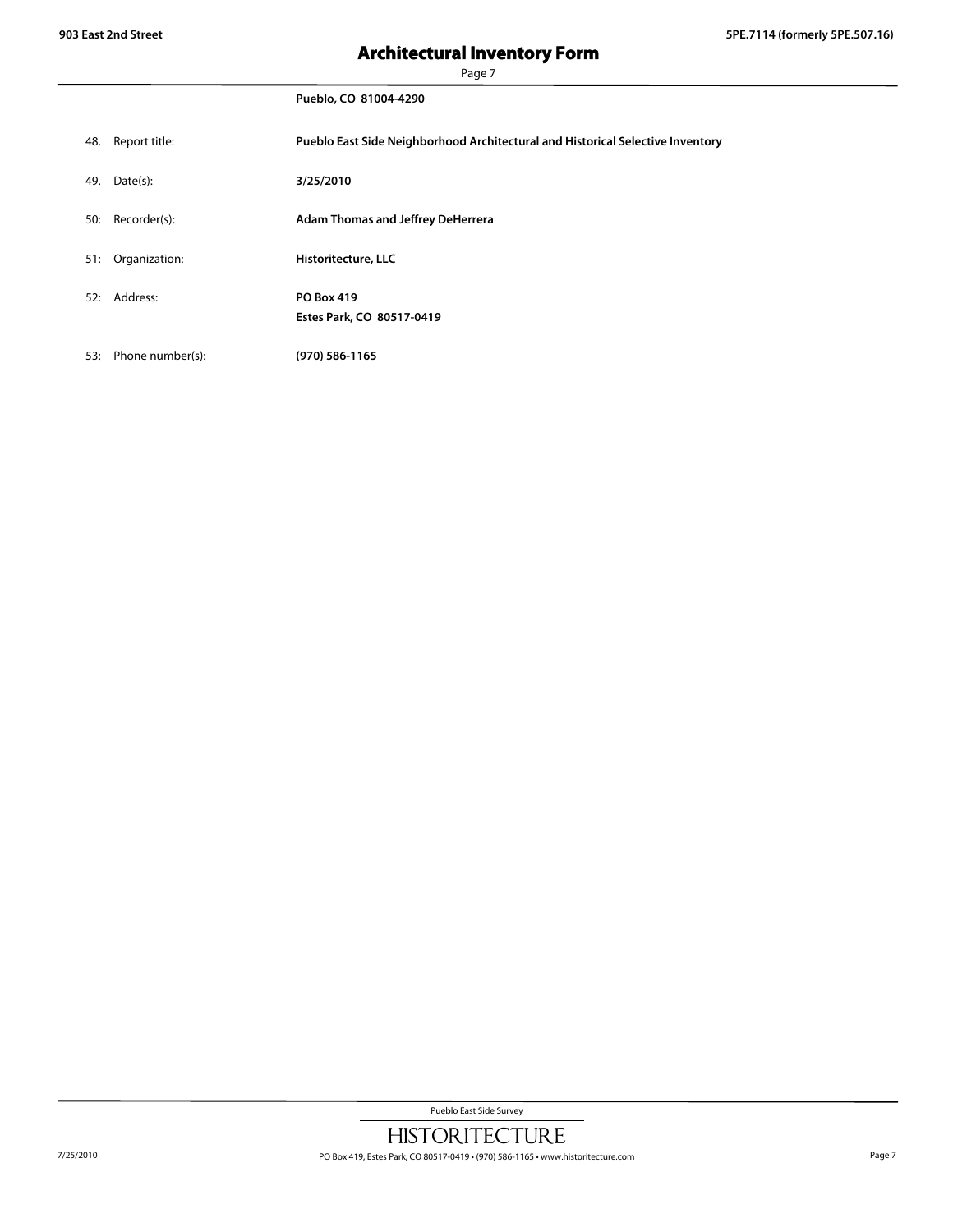# **Architectural Inventory Form**

Page 8

#### **SKETCH MAP**